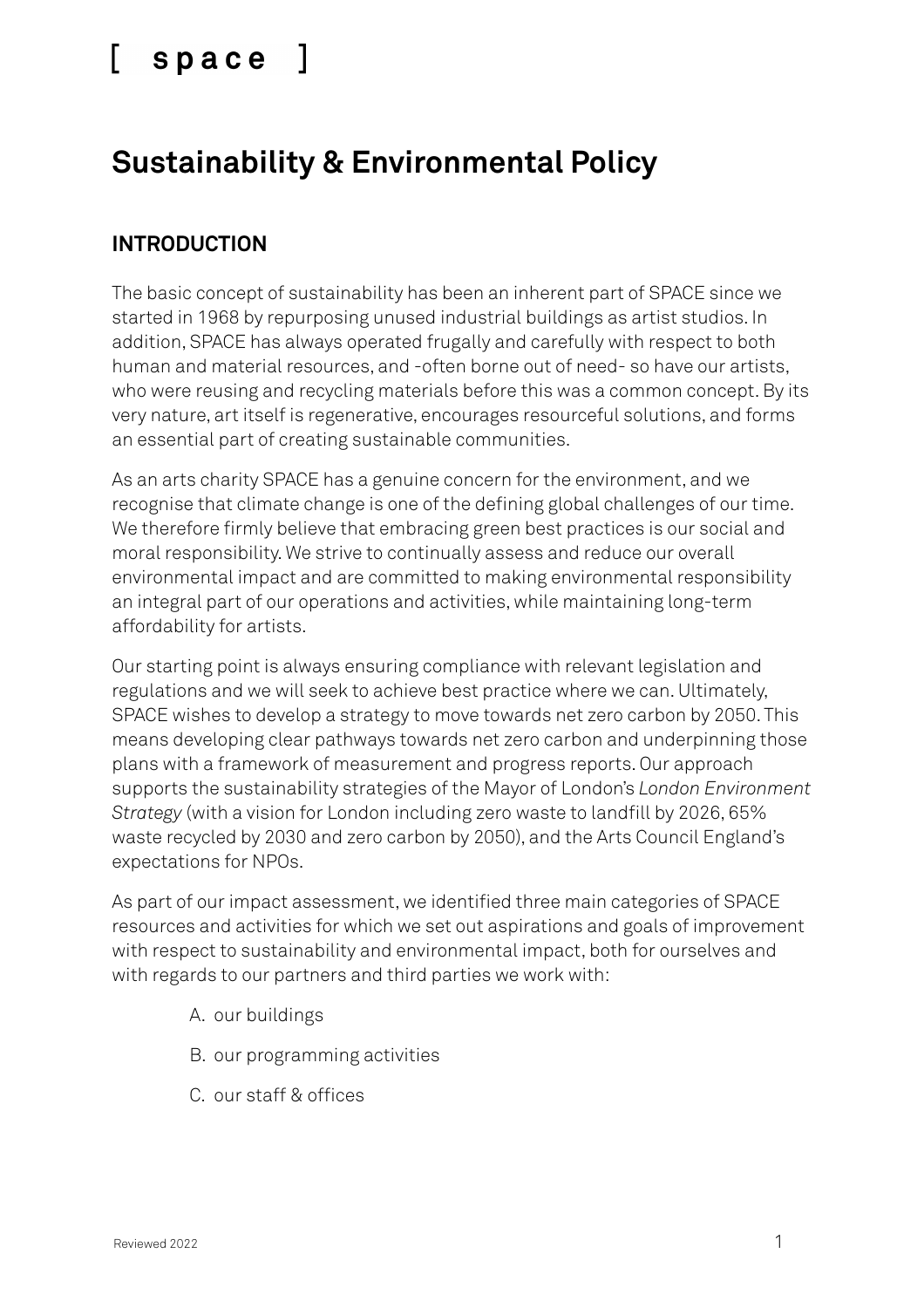### **OUR BUILDINGS**

We recognise that by far our biggest environmental impact is made through the buildings we own or lease and manage. Therefore our most effective and largest reduction in carbon-footprint can be realised through implementing a SPACE portfolio strategy based on sound environmental and sustainability principles.

- We aim to improve the environmental performance of our existing buildings, with all buildings to have an EPC of C or higher by 2025, and an EPC of B or higher by 2030, unless exempt.
- We aspire for any new developments to achieve a BREEAM accreditation of 'excellent' , and/or have an EPC of B or higher.
- We require a sustainable construction plan for any new SPACE development or refurbishment project.
- We aim to reduce greenhouse gas emissions in line with a Carbon Management Plan.
- We acknowledge our often ageing buildings make energy and water consumption a major challenge, but we aim to improve energy efficiency, make efficient and environmentally responsible use of water, apply proper principles of good wastemanagement, and promote practices to reduce our impact on local and indoor air quality in and around all our buildings.
- We aspire to install and maintain photo voltaic systems, green or bio-solar roofs on our freehold buildings, and consider renewable energy sources such as air source heat pumps.
- We aim to only use suppliers of renewably sourced or carbon neutral energy.
- We aim to raise awareness and promote individual good practice to our studio holders in order to reduce their use of resources, and minimise their environmental impact.
- We aim to encourage our studio holders to walk, cycle or use public transport to get to their studios, while remaining accessible to those with access needs.
- We aim to monitor and collect relevant data on the key areas of environmental impact per building, including through Julie's Bicycle, qualified EPC assessors, and regular meter readings, and review and report on our environmental performance annually to ensure continual improvement.
- We aim to work with partners, developers, and local authorities who share our ethos and commitments to sustainability and the environment.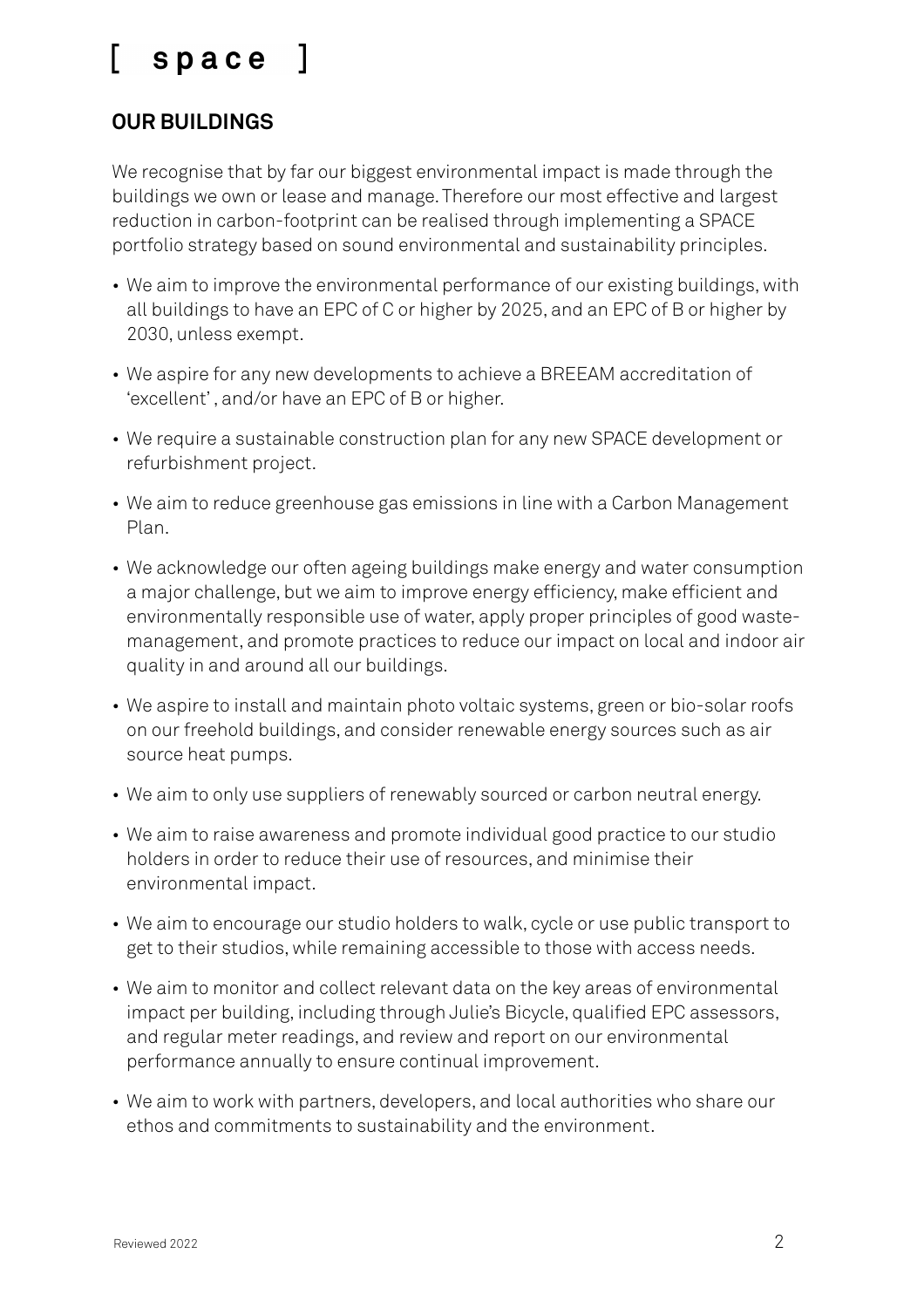### **OUR PROGRAMMING ACTIVITIES**

We recognise that our activities have environmental implications, and have a role to play when aiming to operate as a sustainable organisation. We believe art can play a fundamental role in shaping the conversation, making viewers think about the consequences of our behaviour, and pointing out ways to move forward searching for solutions.

- We aim to address environmental issues and explore questions around sustainability as part of our content and programming, and offer a platform for discussion in partnership with artists, communities and cultural organisations.
- We recognise tackling sustainability challenges is a shared endeavour and we will connect with our partners and external networks to exchange ideas, learning and support.
- We aim to minimise the adverse environmental impact of our programming by, among others, promoting life-cycle thinking and responsible procurement of goods and services, re-using key items in exhibitions and workshops, and recycling or reusing packing and art materials where possible.
- Our key visitors and workshop participants are part of the local communities surrounding our buildings and main exhibition site, keeping travel low-impact, but we will continue to monitor the impact of travel and encourage our wider audience to walk, cycle or use public transport to get to our site, while remaining accessible to those with access needs.

#### **OUR OFFICES & STAFF**

Working in a sustainable way is embedded within our core organisational behaviours. We see managing our people well, including supporting staff to maintain a good work-life balance and promoting activities focused on the health and wellbeing of staff and volunteers, as part of being a sustainable organisation. Whilst SPACE accepts the main responsibility for implementation of this policy, individuals have a very important role in co-operating with those responsible for safeguarding the environment.

- We will continue to promote sound environmental management policies and practices throughout SPACE.
- We will continue to implement sustainable resource management practices, based on reduce, reuse and recycle principles.
- We strive towards continual improvement in reducing the adverse environmental impact caused through the provision of our operations.